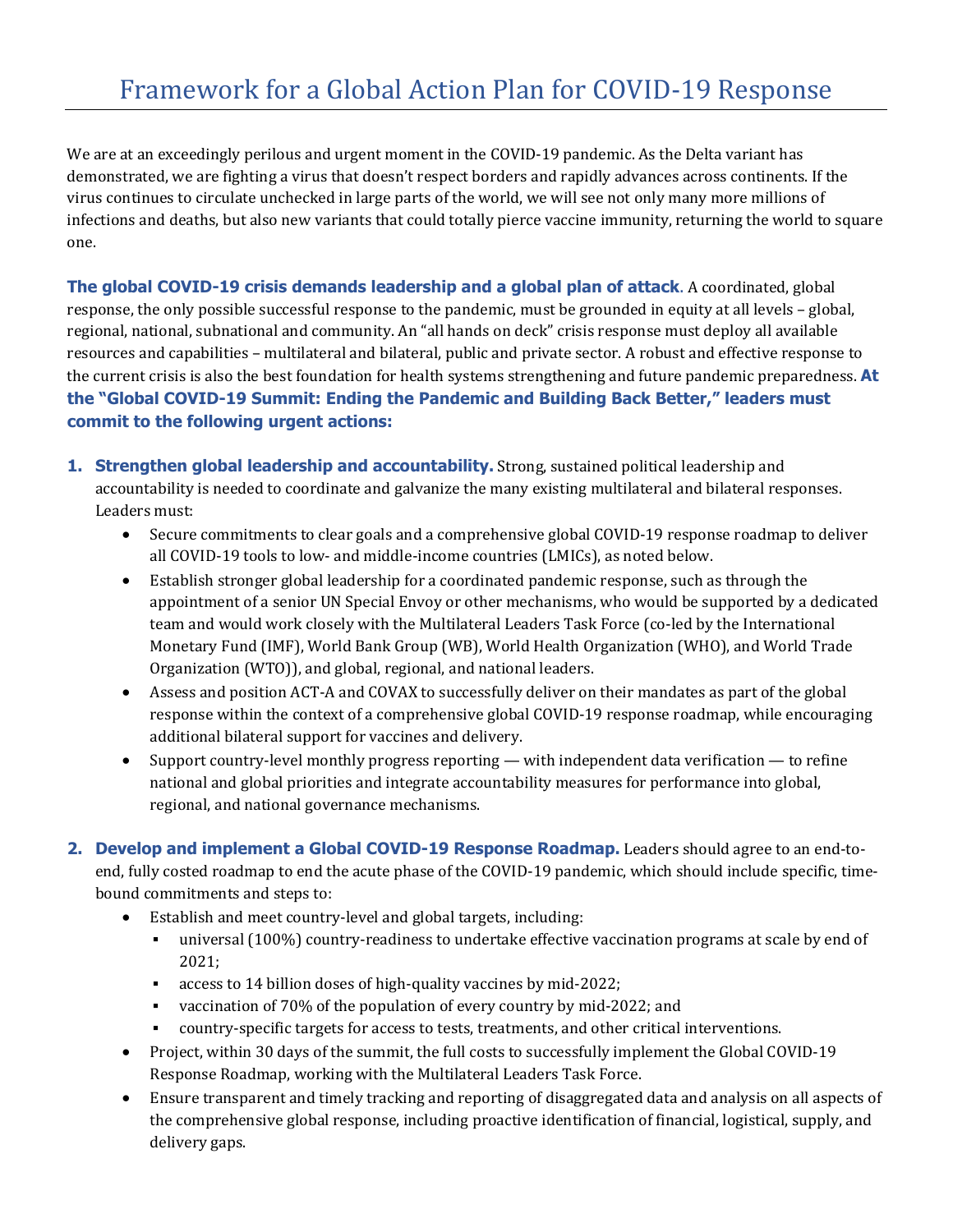- Support robust surveillance and data-sharing (including for genomic sequencing); increased testing and analysis to detect emerging variants; and research, development, and clinical trials for 'wave 2' therapeutic and vaccine candidates.
- **3. Empower a Global Task Force for Supply Chain and Manufacturing.** This Task Force should be part of the global leadership framework and should expand production of vaccine inputs, vaccines, diagnostics, therapeutics, and other life-saving interventions by ensuring:
	- Implementation and facilitation of technology and knowledge transfer, licensing, public-private cooperation, and investments (in addition to any WTO actions) to accelerate and expand manufacturing capacity in LMICs, including through regional vaccine production hubs such as the WHO-South Africa mRNA hub.
	- Transparency in vaccine production, pricing, supply, financing, and delivery so that vaccines can be tracked from factory to arm.
	- Increased production of and access to effective therapeutics, oxygen, diagnostic and surveillance capabilities, and personal protective equipment (PPE).
- **4. Accelerate sharing of vaccines and other life-saving interventions**. To accelerate access to vaccines and other critical interventions, G7/EU and G20 members should:
	- Share at least 1 billion vaccine doses as soon as possible, with the aim of 2 billion doses by the end of 2021.
	- Commit to dose-sharing principles and ensure the successful distribution of vaccines to LMICs as early as possible, through COVAX, the AU, or other bodies or initiatives coordinating delivery of vaccines.
	- Increase immediate donations of other high-priority interventions through multilateral and bilateral channels.
- **5. Prioritize strengthening country-level distribution and delivery capabilities.** Recognizing that country-level distribution, delivery, and demand-generation are quickly becoming the key constraints in the race between vaccines and variants, leaders should:
	- Identify and address logistical, delivery, and funding gaps in each country within the roadmap, including in refugee and internally displaced people (IDP) contexts, to ensure countries can cover all logistics and delivery needs for vaccines and other COVID-19 tools.
	- Augment multilateral efforts through national initiatives from G7/EU and G20 countries to strengthen LMIC distribution and delivery capacity, modeled on successful programs such as PEPFAR.
	- Strengthen health systems by supporting frontline and community health workers, implementing successful vaccination campaigns, addressing vaccine hesitancy, expanding COVID-19 testing, and increasing the surveillance of new variants.
- **6. Increase multi-year financing for the pandemic response in LMICs**. In line with the end-to-end costing undertaken as part of the Global COVID-19 Response Roadmap, immediate and multi-year funding commitments must match the scope and urgency of the need. Leaders should therefore:
	- Commit to fully fund the Global COVID-19 Response Roadmap, leveraging financing from governments, multilateral development banks (MDBs), the IMF and private donors in addition to Official Development Assistance.
	- Establish a financing mechanism within 100 days of the summit to channel and direct the additional funding required for the current pandemic response to where it is most needed, and to also jumpstart funding for preparedness for emerging pandemic threats.